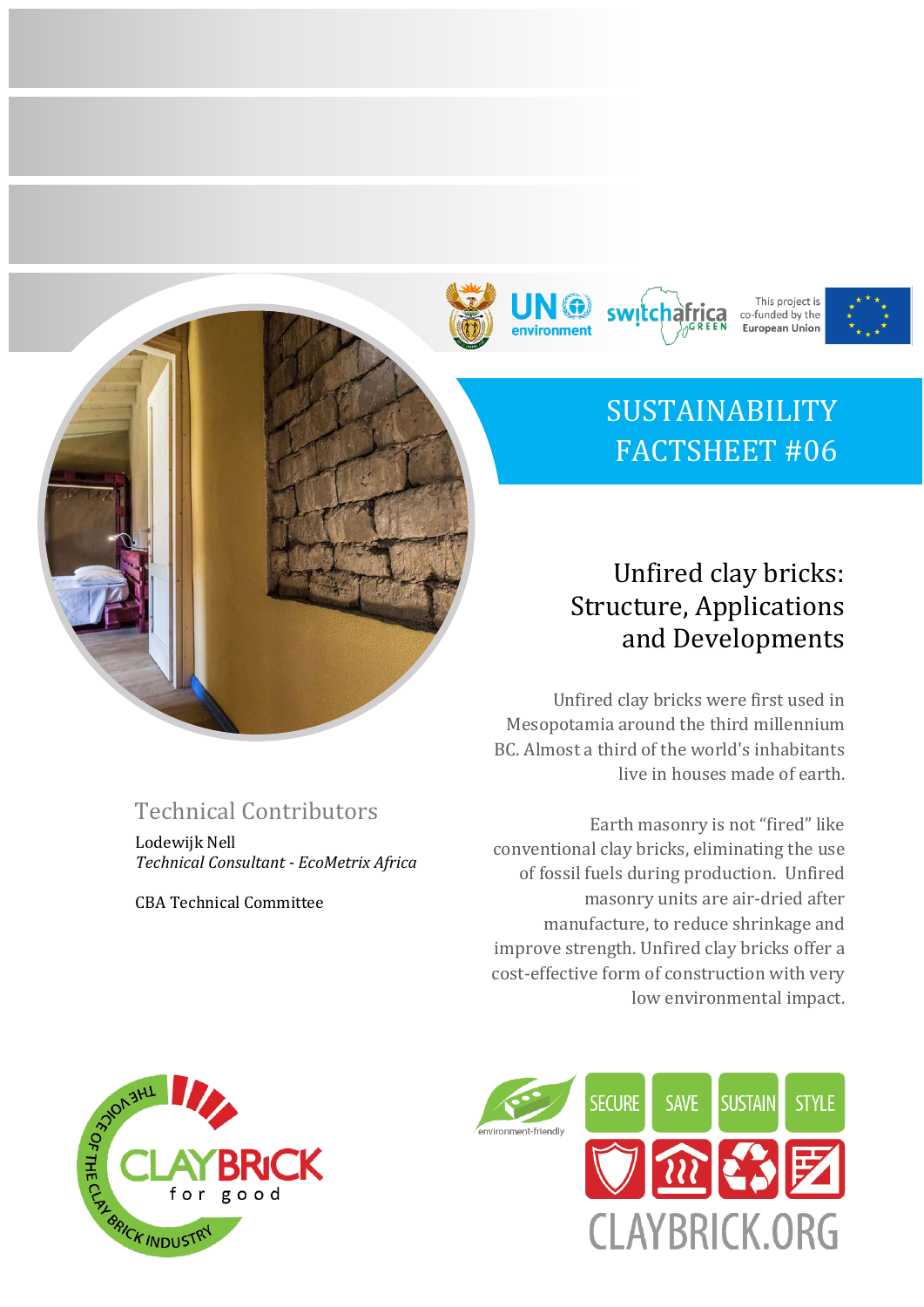

## **EXECUTIVE SUMMARY**

### RATIONALE FOR UNFIRED CLAY BRICK PRODUCTION AND USE

The use of earth masonry declined after the end of the nineteenth century with the development of new construction materials. However, the need to curb GHG emissions and reduce the energy consumption arising from fired clay bricks, has created interest among clay brick manufacturers, researchers, architects and engineers to further look develop further the properties of earth masonry or unfired clay units (GreenSpec, 2018).

Unfired clay materials generally have excellent sustainability characteristics: low carbon emissions, very low waste, high recyclability and no detrimental health impacts. In the building envelope, they can inhibit condensation, give thermal mass and acoustic insulation. By regulating the relative humidity of internal air, they can significantly reduce the risk of respiratory diseases and asthma triggers (BRE, 2011).

## CHARACTERISTICS OF UNFIRED CLAY BRICKS

Compared with many alternative products, unfired clay bricks are a low-impact building material and have one of the longest histories of any building material. The basic properties of unfired clay bricks make them a robust, fire-resistant material, with the benefits of thermal mass and the capacity to moderate internal humidity levels. Unless stabilized, unfired clay masonry is not resistant to prolonged water exposure and should normally be protected from rain.

However, their loadbearing ability is limited. Thin walls of unfired clay are best suited to nonloadbearing partition walls within a weatherproof building envelope (BRE, 2011).

The general advantages and disadvantages of unfired clay bricks are summarized below.

#### **Table 1 – General Advantages and Disadvantages of Unfired Clay bricks**

Source: GreenSpec (2018).

| <b>ADVANTAGES</b>                                                                                                                                                                                                                                  | <b>DISADVANTAGES</b>                                                                                                                                                                             |
|----------------------------------------------------------------------------------------------------------------------------------------------------------------------------------------------------------------------------------------------------|--------------------------------------------------------------------------------------------------------------------------------------------------------------------------------------------------|
| Reusable and recyclable<br>$\bullet$<br>Very low embodied energy<br>$\bullet$<br>Very low waste<br>$\bullet$<br>Rapid production process<br>$\bullet$<br>Very low embodied energy<br>$\bullet$<br>No GHG emissions during manufacture<br>$\bullet$ | Generally non load-bearing<br>$\bullet$<br>• Will degrade with prolonged<br>exposure to water<br>• Any transportation can add to the<br>embodied energy<br>• Restrictions on internal decoration |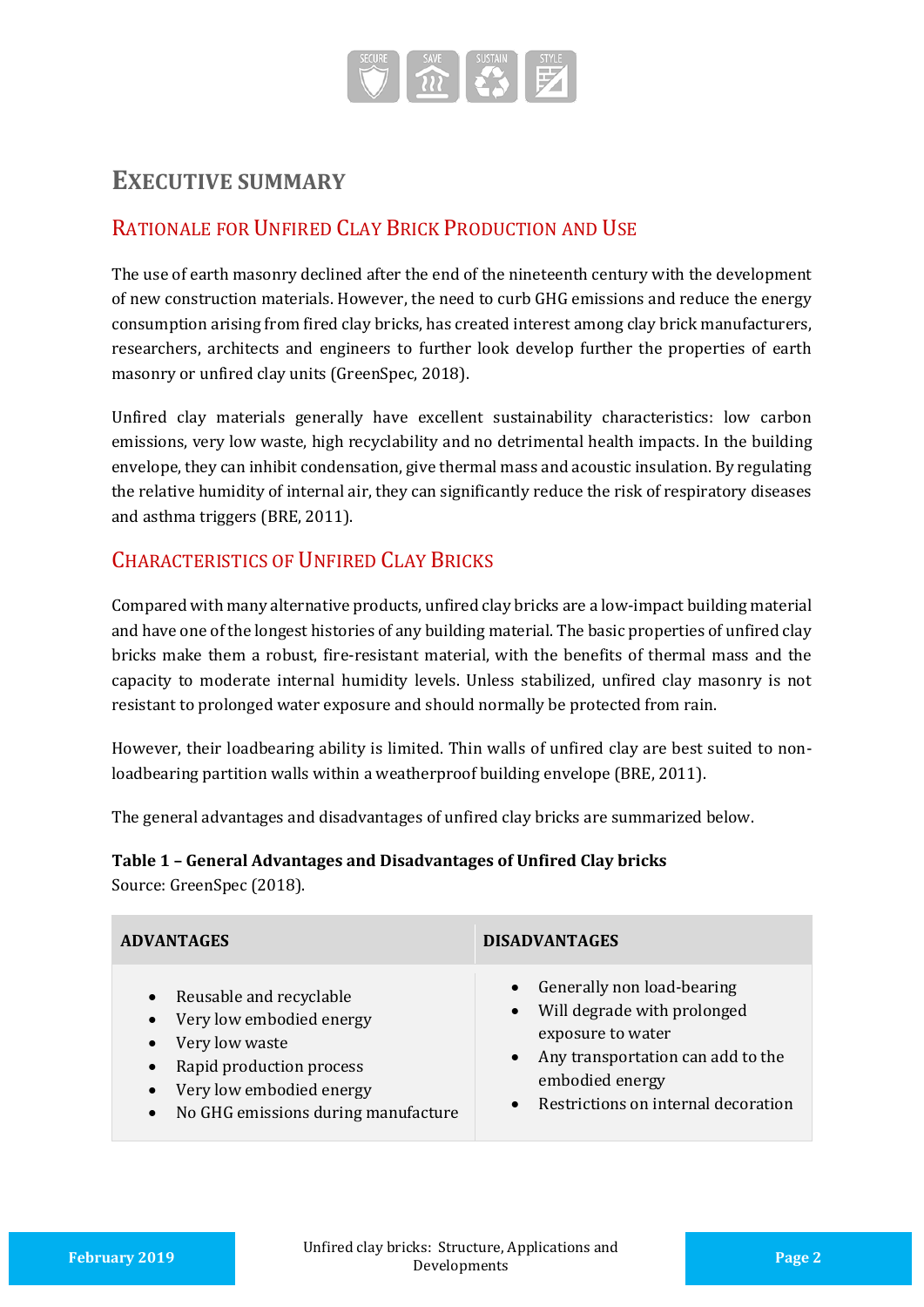

In the UK, traditional unfired clay brick buildings are commonplace in some areas of East Anglia. The modern use of unfired clay (green) bricks offers opportunities for much thinner clay brick wall construction (approximately 105 mm) than traditional practice (150–300 mm) (BRE, 2011). Thinner walls also reduce the structural loading and increase available space inside buildings.

Unfired clay bricks can absorb significantly more moisture from the air than either concrete bricks or fired clay bricks, thus being more effective at regulating internal humidity levels in a building (GreenSpec, 2018). The amount of moisture that will be absorbed by the walls in a  $4 \times$ 4 x 2.4m high room with a 100mm wall thickness is illustrated in the figure below.



Earth masonry humidity buffering for 4mx4mx2.4m high room

Unfired clay blocks are traditionally bonded with clay- or lime-based mortar. Recent work has shown, however, that such traditional mortars are not necessarily suitable for thinner walls, and sodium silicate or lignosulfonate-stabilized clay-based mortars will provide higher bond strengths (BRE, 2011).

### COLD CLAY BRICKS INNOVATION IN MALAWI

In November 2017, TNO, a Dutch sustainability company focused on boosting the sustainable competitive strength of industry and the well-being of society, embarked on an identification mission to Malawi. The mission's objective was to explore possibilities for collaboration with local entrepreneurs in Malawi on the development and production of cold ceramic bricks.

As part of an ongoing project, TNO has been investigating the potential of a technology to produce high quality bricks, comprising clay and different waste streams without the need for heating or firing.

*Figure 1Moisture buffering capacity of earth masonry Source: GreenSpec (2018).*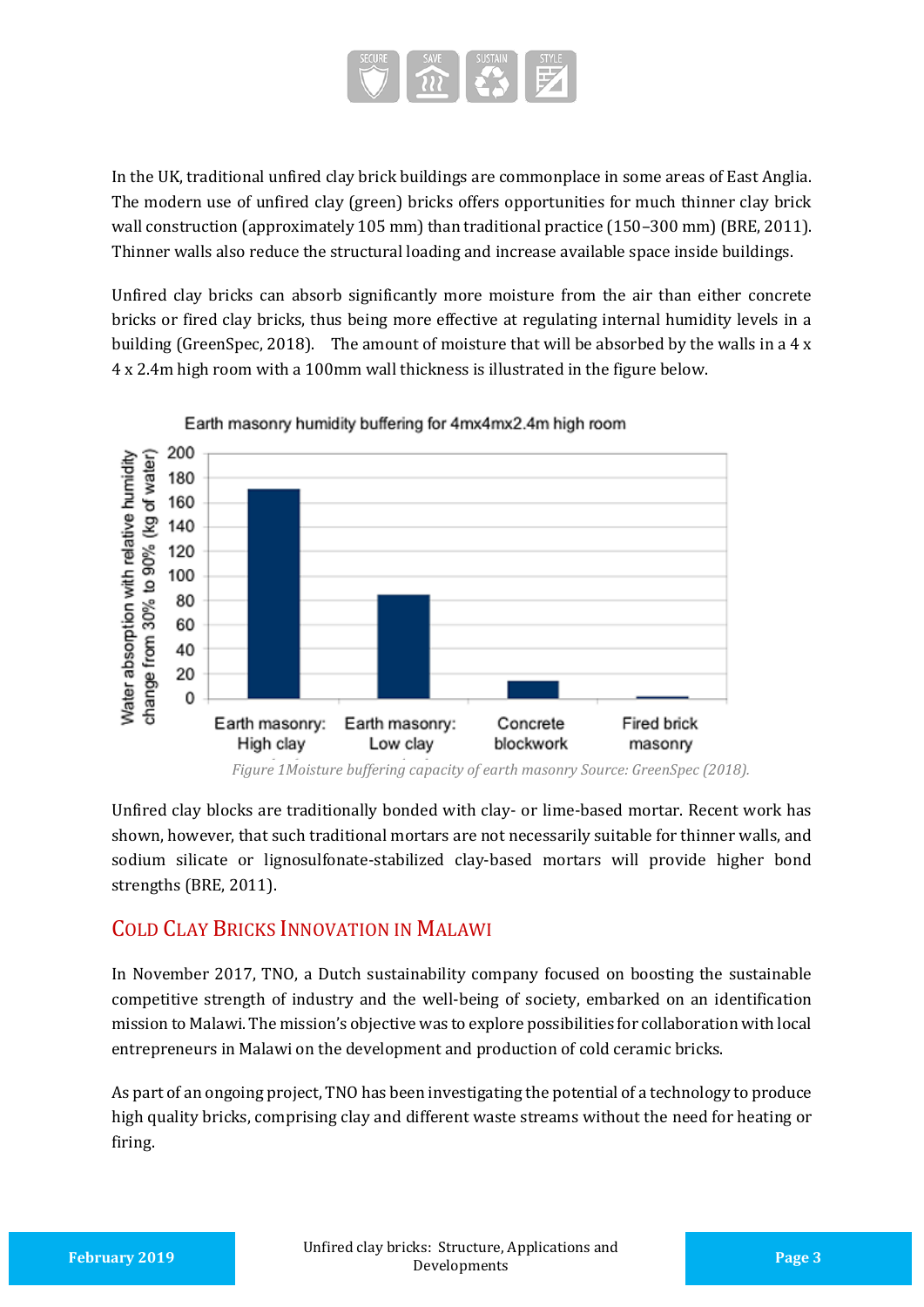

Clay bricks in Malawi have traditionally been produced in clamp kilns, where the main fuel used for firing is fire wood. This has inevitably resulted in high deforestation levels in some parts of the country as well the emission of a significant amount of GHGs. Moreover, the resulting clay bricks are often of poor quality with waste in the form unburnt or poorly burnt brinks from the production process often constituting 40 percent within a fired clamp (TNO, 2017).

As a result, the ministries of Housing and Natural Resources in the country have indicated their ambition to ban the traditional practices used for clay brick making in the country, in order to curb deforestation and reduce carbon emissions. Furthermore, the ministries hope that this would prompt the clay brick market in the country to seek more innovative ad sustainable ways for clay brick production.

Essentially the cold brick production technology of TNO, utilizes an alkali-based activator, to chemically bind the clay and the different raw materials (sand, different types of waste, fly ash etc.). The suitability of a specific clay composition with TNO's technology is case dependent, having worked very well with Malawian clay resources. The resulting bricks from TNO's cold brick demonstrations in the country showed a compressive strength of 70 MPa; ten times higher than the strength required in Malawi. Moreover, the bricks the resulting bricks have an attractive and smooth aesthetic, making them attractive for use in the Malawian housing market, which has a huge demand for clay bricks.

The project is still ongoing and TNO will investigate other countries where the technology could potentially be applied, including South Africa.



*Figure 2: Cold Clay Bricks in Malawi Source: TNO (2017).*